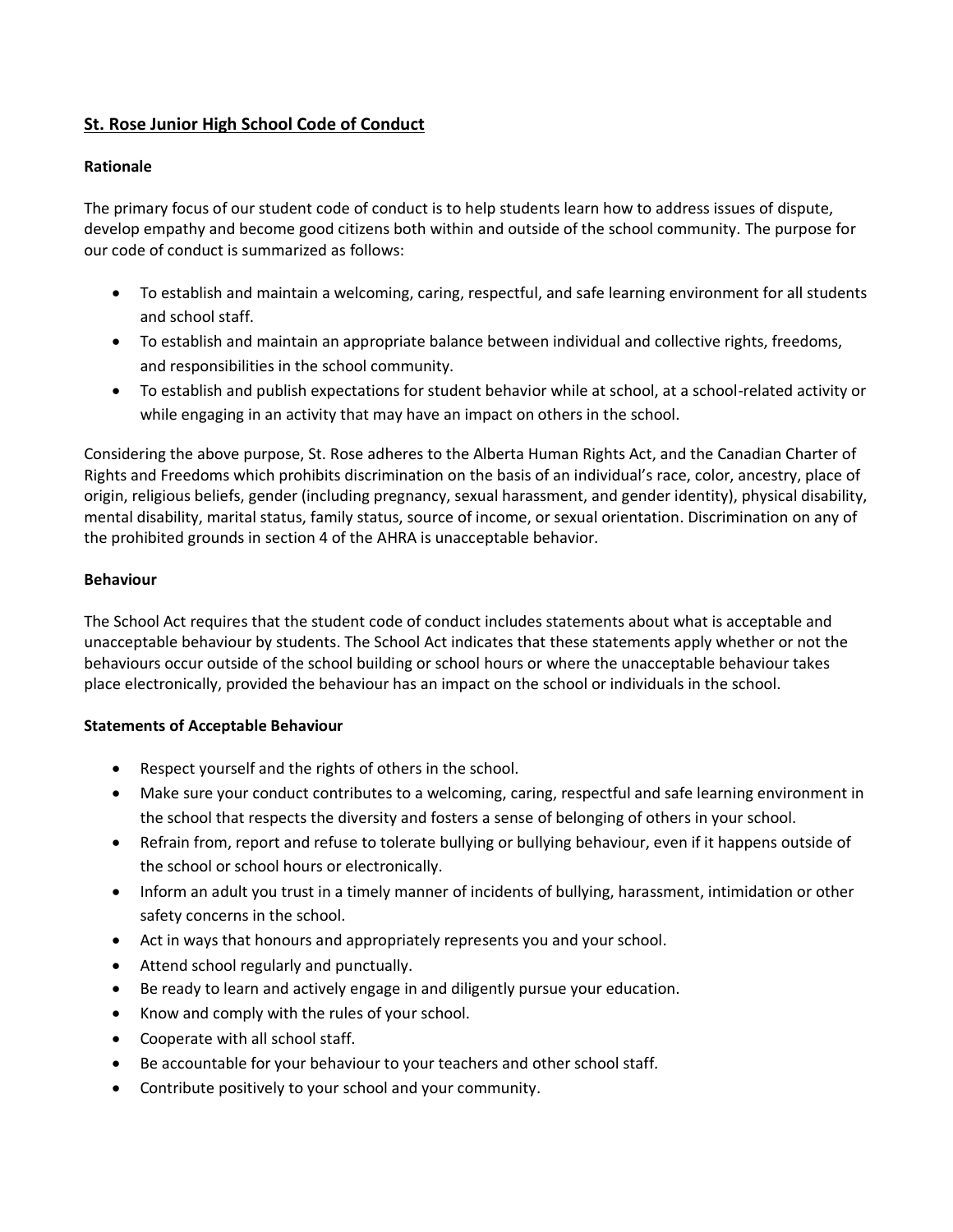Students will be held accountable for conduct that occurs outside of the school building or school day and electronically (e.g. social media), if the conduct negatively affects a member of the school or interferes with the school environment.

# **Unacceptable Behaviour**

- Behaviours that interfere with the learning of others and/or the school environment or that create unsafe conditions.
- Acts of bullying, harassment, or intimidation, including bullying through the use of social media.
- Physical violence.
- Retribution against any person in the school who has intervened to prevent or report bullying or any other incident or safety concern.
- Illegal activity such as: possession, use or distribution of illegal or restricted substances, possession or use of weapons, – theft or damage to property

# **Consequences of Unacceptable Behaviour**

The consequences of any unacceptable behaviours take into account the student's age, maturity, and individual circumstances. In other words, a "zero tolerance" approach to behaviour with a "one size fits all" approach to consequences is not consistent with the amended Act. The specific circumstances of the situation and of the student need to be taken into account when determining appropriate consequences. For example, any special needs that the student has – whether they are physical, behavioural, communicational, mental health, trauma, etc. – must be considered.

#### **Support for Unacceptable Behaviours**

Support will be provided to students impacted by inappropriate behaviour and to those students who engage in inappropriate behaviour. Examples of how support could be provided to students that have engaged in inappropriate behavior or have been the recipient of include mentoring, restorative processes, regular check-ins with teachers, FSLW or STAY officer, etc.

#### **Student Responsibilities:**

Courteous, respectful, self-advocacy behavior and respect for the rights of self and others are among the most important student responsibilities. If a student is guided by concern for others, good manners and sportsmanship, she or he will be able to assume these responsibilities. At St. Rose students:

- contribute to their own faith development;
- know that utmost effort is expected every day in all areas of school life;
- have respect for self, others and their property;
- contribute to a positive learning environment;
- recognize parents and teachers as partners in their education;
- learn responsibility, organization and self-discipline.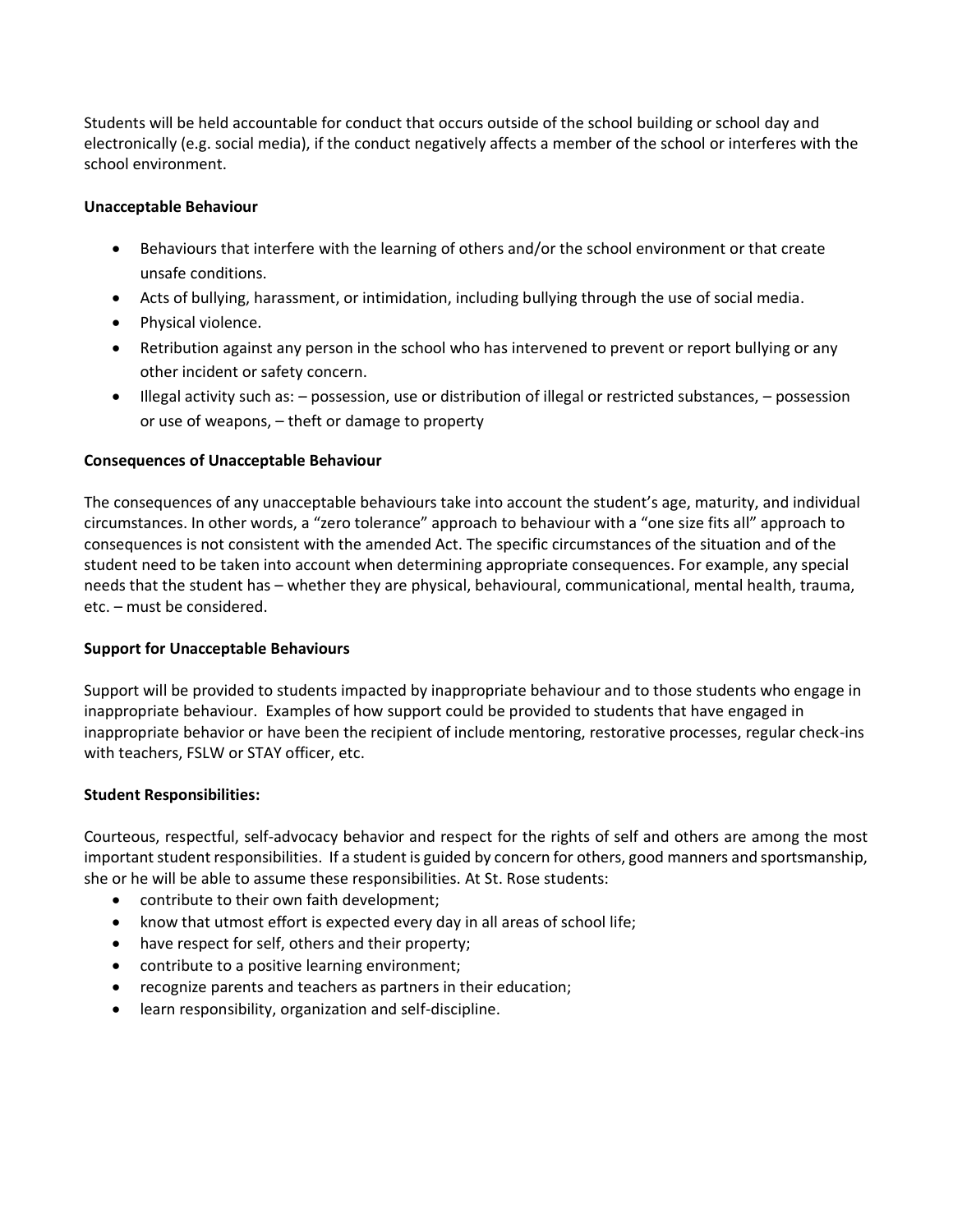#### **Parent Responsibilities:**

The parent ensures that his or her conduct contributes to a welcoming, caring, respectful and safe learning environment at St. Rose Junior High School.

#### **SCHOOL PROPERTY AND RESOURCES**

Students are expected to treat school grounds resources, the building, and its facilities with a strong sense of civic pride. Accepting this responsibility will help to maintain learning resources and ensure a clean, pleasant and healthy environment.

- All damage, accidental or intentional, must be immediately reported. Every mitigating circumstance will be taken into consideration in assessing responsibility and liability for such damage. Failure to report damage that has occurred will result in the offender being open to the serious charge of deliberate and willful vandalism. He or she will be expected to accept the consequences for this behavior.
- Repairs due to irresponsible acts of vandalism caused by unknown students will be paid for from Student Leadership Council funds. This means that less funding will be made available for extra-curricular student activities.
- Theft is a serious offence and students involved in stealing may be asked to withdraw from St. Rose. If apprehended, police will be involved and formal charges will be imposed.

#### **INTERVENTION STRATEGIES**

The school promotes and encourages appropriate behavior patterns that are conducive to a good learning environment. To achieve this, teachers generally deal with discipline concerns in their classrooms. As educators, we respect each student's right to the best possible education. We expect students to cooperate and behave in a respectful manner in order to achieve this goal. For any student who has difficulty in fulfilling his/her responsibilities, there will be appropriate consequences. Appropriate consequences could be:

- personal discussion with the student;
- asked to sit in another supervised classroom;
- school community service;
- contacting parents;
- excluding a student from class for the duration of a period;
- completion of required work in isolation in a quiet supervised area;
- exclusion from extracurricular activities such as dances, sporting events, fieldtrips, etc.;
- other measures as deemed appropriate

If required, the teacher will refer the student to a member of the school administration. There may also be occasions when the administration, teacher, Learning Team Coordinator, parents and students meet to examine and resolve problems. Parental support and cooperation is required to ensure student cooperation and emphasize appropriate behavior.

A student's behavior may be so severe that it causes or creates substantial disruption or interference with a school function, activity and/or interferes with the health, safety or well-being or the rights of other students or staff members. This kind of behavior will result in an "in school suspension", "out of school suspension" or possibly a "request for expulsion".